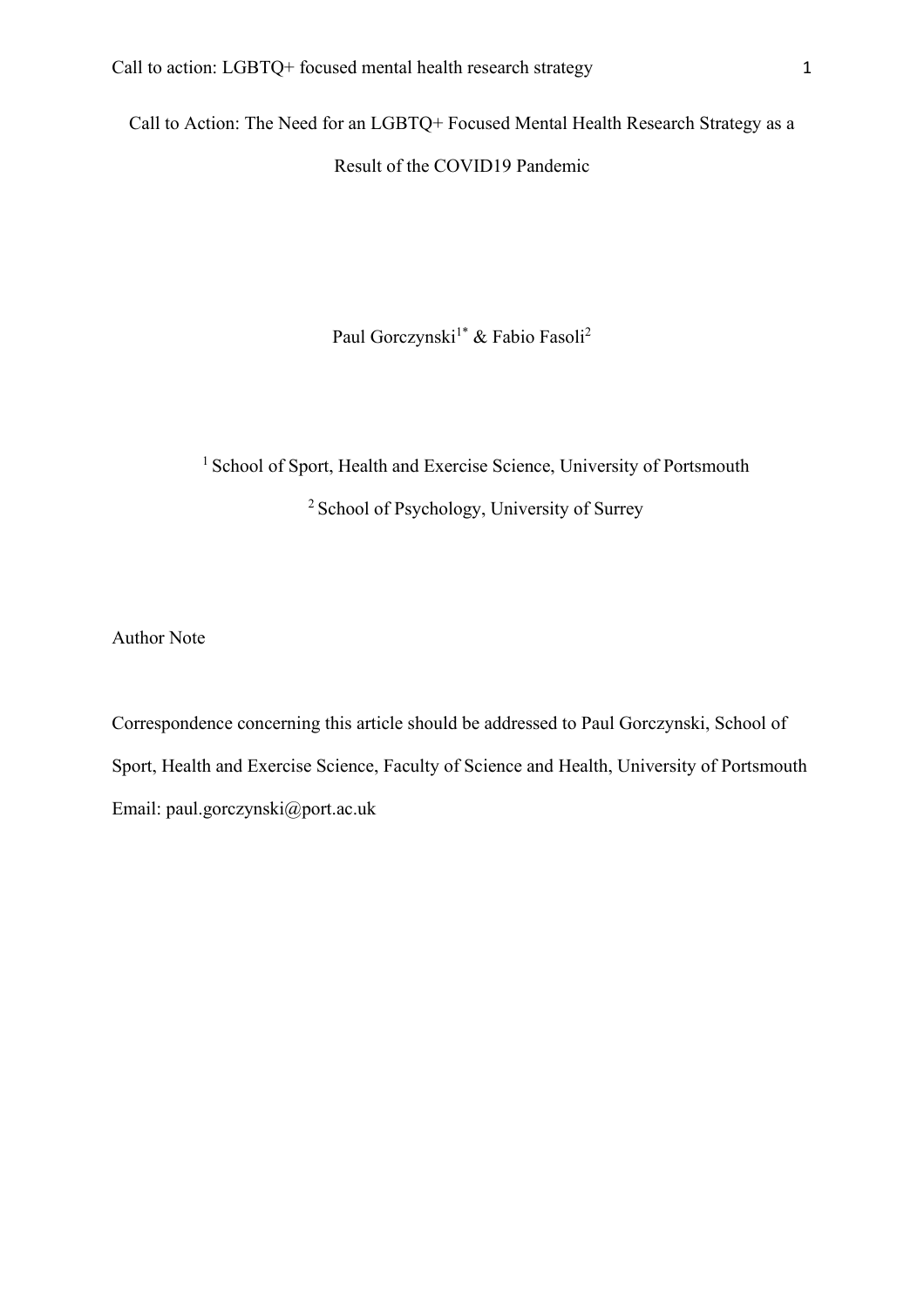Call to Action: The Need for an LGBTQ+ Focused Mental Health Research Strategy as a Result of the COVID19 Pandemic

Several researchers and health organizations have evidenced that health research disparities exist between lesbian, gay, bisexual, transgender, queer, and questioning  $(LGBTQ+)$  populations and heterosexuals.<sup>1-3</sup> Such research gaps have contributed to a health knowledge deficit for LGBTQ+ populations and resulted in limited evidence-based interventions that address the many health inequities that disproportionately affect these populations across the lifespan. <sup>1</sup> Evidence points to LGBTQ+ populations experiencing greater rates of chronic disease (e.g., diabetes, coronary heart disease, certain forms of cancer), social health problems (e.g., violence, discrimination, exclusion, loneliness), and mental health symptoms and disorders (e.g., depression, anxiety, substance use, suicide).<sup>1-4</sup> Despite calls for the inclusion of sexual and gender identity being collected as part of demographic information in health research and the creation of LGBTQ+ focused health interventions,<sup>1-3</sup> such calls have not been fully addressed.

As we move toward a collaborative and multidisciplinary research approach in response to COVID19, it is vital that mental health researchers adopt a health equity model where the mental health needs of LGBTQ+ people are addressed so that health services can be structured to ensure their wellbeing.<sup>5</sup> Such research is vital and desperately needed. Further omission of LGBTQ+ people, especially during the pandemic, will only contribute to an already significant deficit of health knowledge and health services.

Given the limited research pertaining to the mental health inequities experienced by LGBTQ+ people, several strategies need to be taken to address the mental health symptoms and disorders experienced by this population as a result of the COVID19 pandemic. Most importantly, invisibility of mental health research pertaining to LGBTQ+ people must be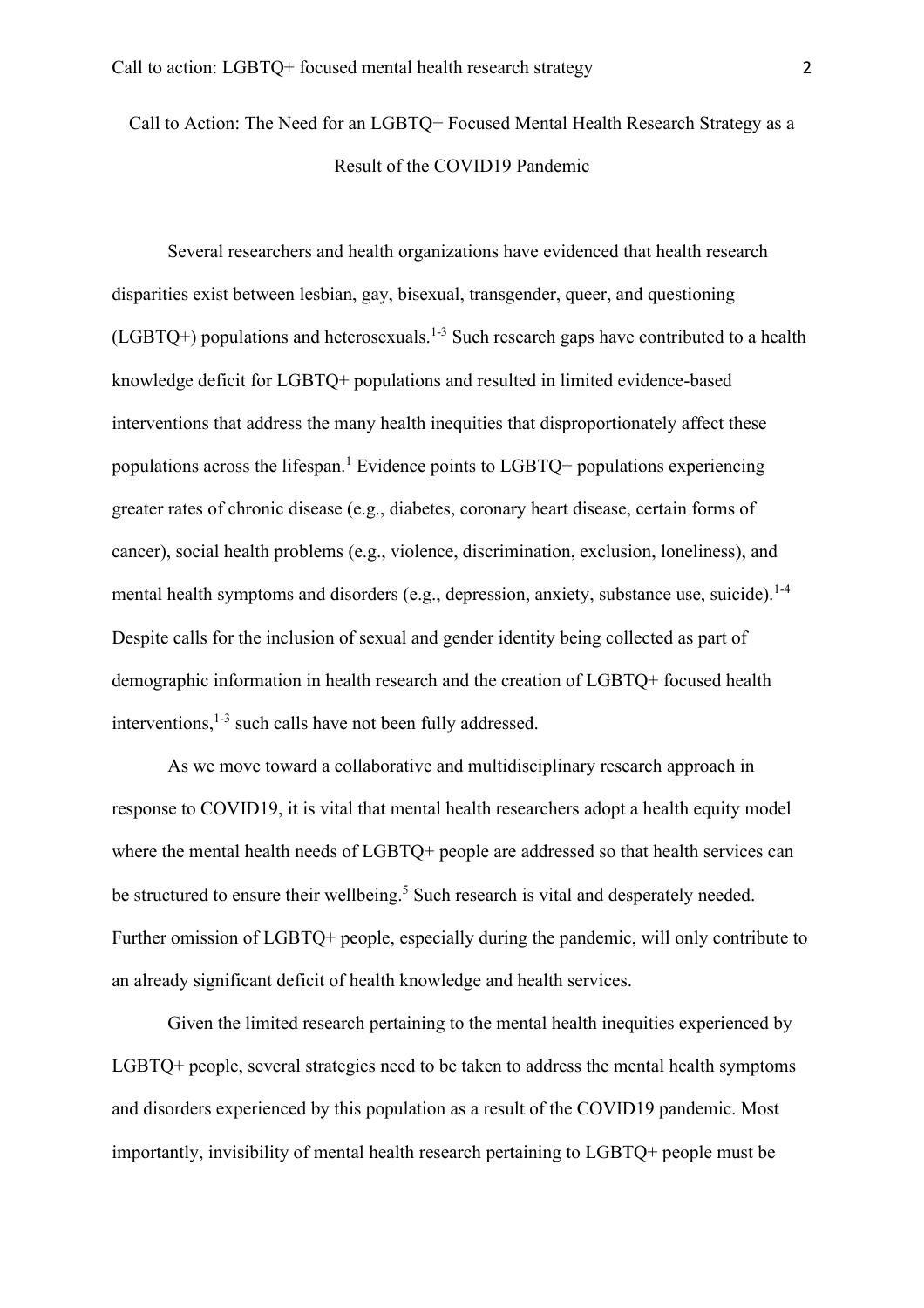acknowledged.<sup>1-3</sup> This can be done in three ways: 1) researchers need to design collaborative and participatory research agendas that are inclusive of LGBTQ+ people, 2) collect demographic data pertaining to sexual and gender identity; and 3) collect other essential demographic data to allow for meaningful comparative data analysis along lines of diversity and intersectionality, including race and ethnicity, (dis)ability, age, income, class, and geography.

This three-pronged approach will ensure inclusion in the research process and the collection of necessary data that will usher in the creation of large comparative data sets, from both qualitative and quantitative research projects. Only through inclusive research agendas can we identify necessary individual, environmental, and social determinants of health, and structure effective mental health interventions for LGBTQ+ people that are rooted in evidence, supported by government policy, and funded appropriately.